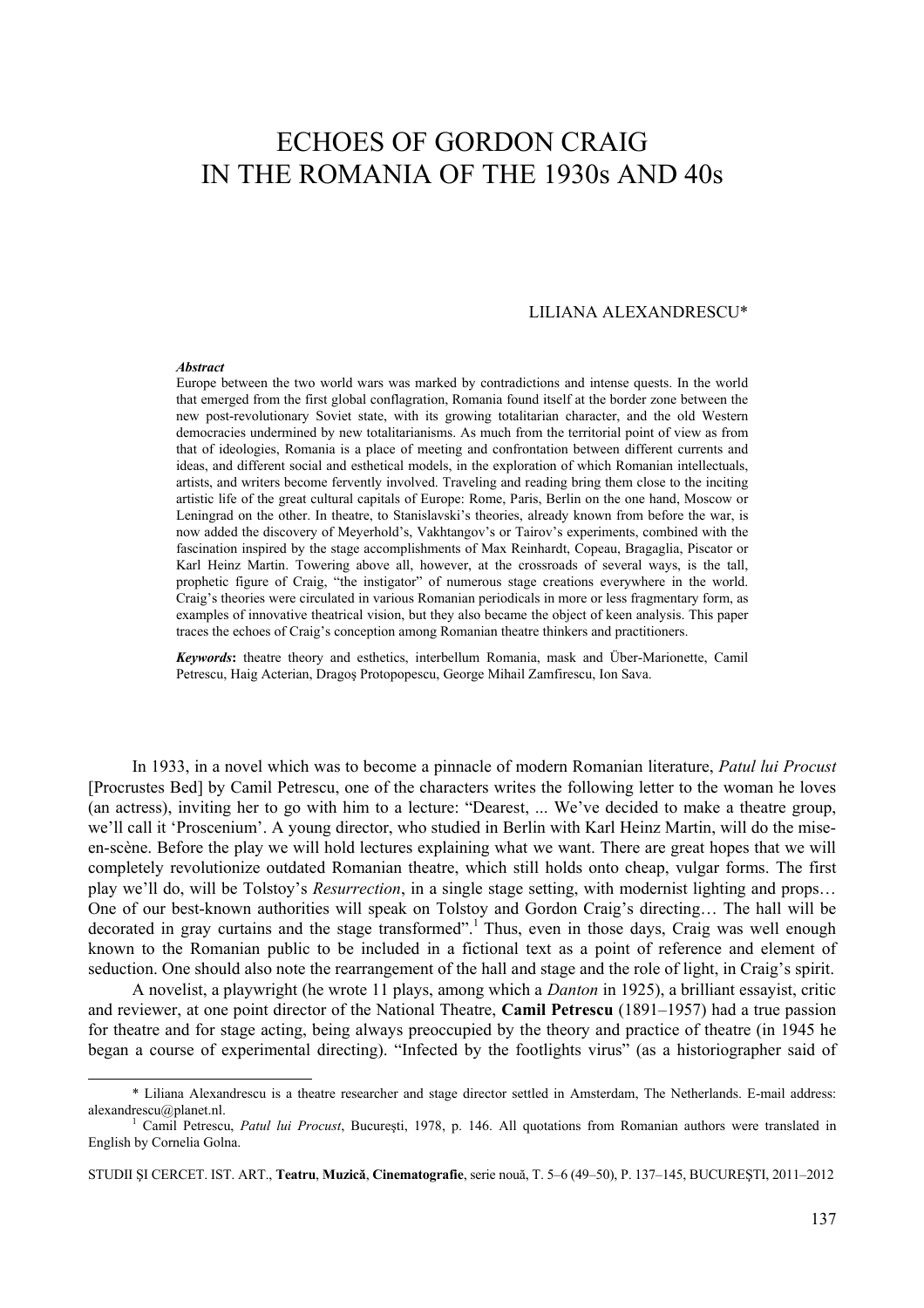him), an obsessive "seeker of truth," Camil Petrescu aspired to "discern in theatre implications tangential to philosophy".<sup>2</sup> This need to penetrate into the most hidden substance of a phenomenon, to explore its very essence, predisposed him from the beginning to be sensitive to an approach like that of Craig. In 1937, in his volume, *Modalitatea estetică a teatrului. Principalele concepte despre reprezentaţia dramatică şi critica lor* [The modality of esthetics of theatre. The principal concepts of dramatic representation and their criticism], Camil Petrescu makes a detailed and passionate analysis of Gordon Craig's theories, which he considered, in connection with the theatre of the future, as "messianic proposals".<sup>3</sup> This qualifier comes back several times throughout the book ("messianic directing," on p. 111, "messianic conception," on p. 108), constantly emphasizing "the importance of this prophetic animator," which was overwhelming: "all today's live theatre is under his influence".<sup>4</sup> In Chapter IV of the book, called "Libertate și creație" [Freedom and creation], the first sub-section, dominating the entire volume like a keystone, is dedicated to Craig. A truly new concept and consequently a truly new technique in theatre, states Camil Petrescu, "we will find only in Gordon Craig, with whom starts theatre that can truly be called revolutionary," theatre which would manifest itself "imperiously, with a kind of artistic virulence which is totally unique," in the years after the war.<sup>5</sup> Reviewing Craig's ideas (about the actor, the Über-Marionette, mask, decor, etc.), after he examines the critical aspect of his thinking, "the negative definition of theatre," attempting nevertheless to give structure to the elements of a future theatre in Craig's vision, Camil Petrescu finds that "he has at the base the idea of movement, with a kind of striving toward the absolute". <sup>6</sup> Finally, after he has eliminated the author, the actor, the painter, and the musician as determining factors of the stage, Gordon Craig recognizes the action of the *director* as the essential function: a decisive idea for the future destiny of theatre. One can say, concludes Camil, that "stage direction exists as an art conscious of its significance since Gordon Craig".<sup>7</sup>

In this entire presentation, Camil Petrescu followed his hero step by step, carefully walking in his tracks, alternating his own commentary with frequent quotes from *On the Art of the Theatre* (Camil used the French edition of Craig: *De l'art du théâtre*, Paris, Editions de la N.R.F., 1920, translated by Geneviève Seligmann and with an introduction by Jacques Rouché). The style of the book itself, he thought, was more the "breath of a prophetic striving, whose thirst for renewal is greater than the capacity to define theoretical form. Gordon Craig seems a distant disciple of Plato's", the core of his book consisting of more than 100 pages of Socratic dialog. And the great prose writer, Camil Petrescu, cannot refrain from paying homage to the poetic ardor, to Gordon Craig's "intensely temperamental" style, explaining in a footnote: "We felt obliged to let him speak for himself as much as possible, for perhaps the mystery of the great influence exercised by this reformer resides too in the magic, often 'transcending' logic, of his style, a product of the symbolist school".<sup>8</sup>

The period between the two world wars, in all of Europe, is a period of contradictions and more or less extreme pursuits. In this world that has emerged from the first global conflagration, Romania finds itself at the border zone between the new post-revolutionary Soviet state to the East, with its growing totalitarian character, and the older democracies to the West, undermined by new totalitarianisms. As much from the territorial point of view as from the problematical one, Romania is a meeting place, a place of confrontation between the different currents and ideas and the different social and esthetical models, in the exploration of which Romanian intellectuals, artists, writers become fervently involved. Some of them had fought in the war and – in a sort of *Farewell to Arms* – they first settle scores with the past – as does Camil Petrescu, for example, in his novel *Ultima noapte de dragoste, întâia noapte de război* [Last night of love, first night of war] (1930). Others identify themselves, from the beginning of the 1920s, with the most radical forms of modernism: Dadaism, Futurism, Cubism, Surrealism. But whether from afar, through publications, or up close, through traveling, the inciting image of the great cultural capitals of Europe: Rome, Paris, Berlin on

 $\overline{2}$  Mihai Dimiu, *Camil Petrescu şi modalitatea estetică a teatrului,* in *Istoria teatrului în România* (editor: Simion Alterescu), Vol. III, București, Editura Academiei R.S.R., 1973, p. 475.

Camil Petrescu, *Modalitatea estetică a teatrului. Principalele concepte despre reprezentatia dramatică și critica lor*, Fundația pentru Literatură și Artă "Regele Carol II", București, 1937, p. 140.<br>
<sup>4</sup> *Ibid.*, p. 104.<br>
<sup>5</sup> *Ibid.*, p. 93.<br>
<sup>6</sup> *Ibid.*, p. 102.<br>
<sup>7</sup> *Ibid.*, p. 106.<br>
<sup>8</sup> *Ibid.*, p. 95 (footnote).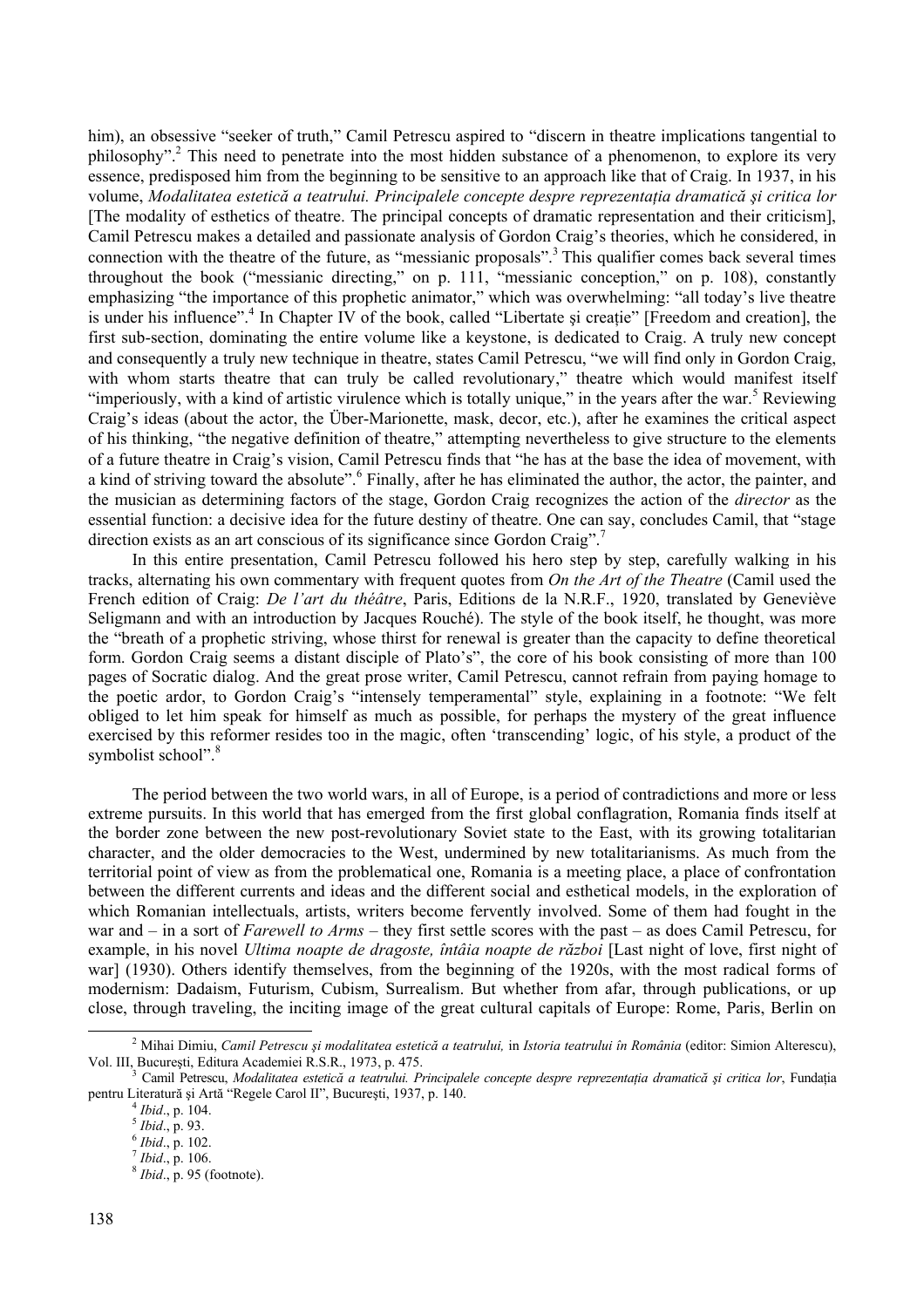the one hand, Moscow or Leningrad on the other, affects them all. In theatre, to the knowledge of Stanislavski's theories, already familiar from before the war, is now added the discovery of the experiments of Meyerhold, Vahtangov or Tairov, combined with the fascination inspired by the accomplishments on stage of a Max Reinhardt, Copeau, Bragaglia, Piscator or Karl Heinz Martin. In Bucharest (but also in other big cities in Romania), "between the two wars, life and the stage are closer than ever before: every writer, whether a poet, a prose-writer or a critic, feels tempted to write plays, theatre criticism, to be a theatre director, president of the Society of Playwrights, a member of its administrative council or of its reading committee. Writers are friends of directors and actors...".<sup>9</sup>

Standing at the crossroads, however, dominating the horizon, is the tall, prophetic figure of Craig, "the instigator" (to use Camil's expression) of multiple and complex stage creations everywhere in the world. Even before becoming the object of such a deep and complete analysis as that of Camil Petrescu, Craig's theories had been circulated in more or less fragmentary form, as examples of innovative theatrical thinking, in various periodical publications. In the magazine *Viaţa Românească* [Romanian life], issues 8–9 of 1922 (p. 182–194), **Dragoş Protopopescu** (1892–1946) – a poet, prose-writer, essayist, and also a translator of Shakespeare – published the study: "Teatrul englez de ultima oră" [The latest in English theatre], in which he spoke of Craig in connection with the British theatre of the 1920s, thus becoming one of the first commentators of his work in Romania. Likewise, in the newspaper *Vremea* [Time], there appeared a series of writings by or about the English director. In the issue of January 11, 1931, on a page dealing with problems of stage decor, Craig was quoted: "The tendency to imitate nature has nothing to do with art." On March 29, the newspaper published a text by Craig: "Despre actor" [About the Actor] (without the name of the translator), and in the following issue, of April 1931, an article of Craig's about Shakespeare's plays which, according to him, are meant "to be read, not to be staged..."

In 1938, the playwright, critic and stage director **George Mihail Zamfirescu** (1898-1939) publishes *Mărturii în contemporaneitate* [Testimonies in contemporary time], a volume comprising a collection of articles and reviews which had appeared in the press in previous years. The author, who had been a strong advocate of a new orientation in Romanian theatre, takes Craig, "this great thinker of the art of the stage, convinced that God can be known through beauty",<sup>10</sup> as an absolute source. He finds the fact that he realized in time to allow himself to be influenced by Gordon Craig one of the merits of Max Reinhardt, who was too attracted by display on stage. Craig, G.M. Zamfirescu goes on, imposed a *style* on the art of decor: there is a shifting from color to *line*. He knows how to functionally use "the curtain in heavy folds." His decor is not a simple graphic aspect, but a material illustration of the feelings a human tragedy inspires in us: "With a single formula: *Hamlet is a spirit placed in a cold and infinite space*, Gordon Craig defined both the atmosphere of Shakespeare's work and the position which the character of the title must occupy in the ensemble of the other main characters".<sup>11</sup>

In his book, G.M. Zamfirescu refers to **Haig Acterian** (1904–1943) as an authority on Craig. Indeed, we have now come to the Romanian theatre specialist who was closest to the person and activities of Gordon Craig in the mid 1930s, who knew him and became his friend, and who maintained with Craig a regular correspondence for a period of several years (between 1934 and 1937). Haig Acterian was an actor, director, essayist and theatre critic, and regularly collaborated with various newspapers and magazines (he edited the theatre page in *Vremea*). In his short life (he died on the Russian front at the age of 39) he wrote several works, among which *Pretexte pentru o dramaturgie românească* [Pretexts for a Romanian dramaturgy], with a preface by Edward Gordon Craig (1936), a book on *Shakespeare* (1938), another on *Molière* (1939–1942). In the preface to the republication of *Shakespeare* (1995), revisiting this text from more than half a century ago, Marian Popescu notes that Acterian's approach produced for the first time in Romanian culture "an *analytical vision* on the Shakespearean play, structured not so much as a literary commentary but as a *directorial* one." In answer to the question: what owes Acterian to Gordon Craig with regard to Shakespeare?, he thinks that the Romanian director and theoretician accepted Craig's "provocation" in order to offer the public, beyond a traditional reading, "a point of view on Shakespearean tragedy".12 The friendly

 $\frac{1}{9}$ 

<sup>&</sup>lt;sup>9</sup> Ioana Pârvulescu, *Întoarcere în Bucureștiul interbelic* [Return to the interbellum Bucharest], București, 2003, p. 121.<br><sup>10</sup> G.M. Zamfirescu, *Mărturii în contemporaneitate*, București, 1983, p. 94.<br><sup>11</sup> Ibid., p. 94 1995, p. 15.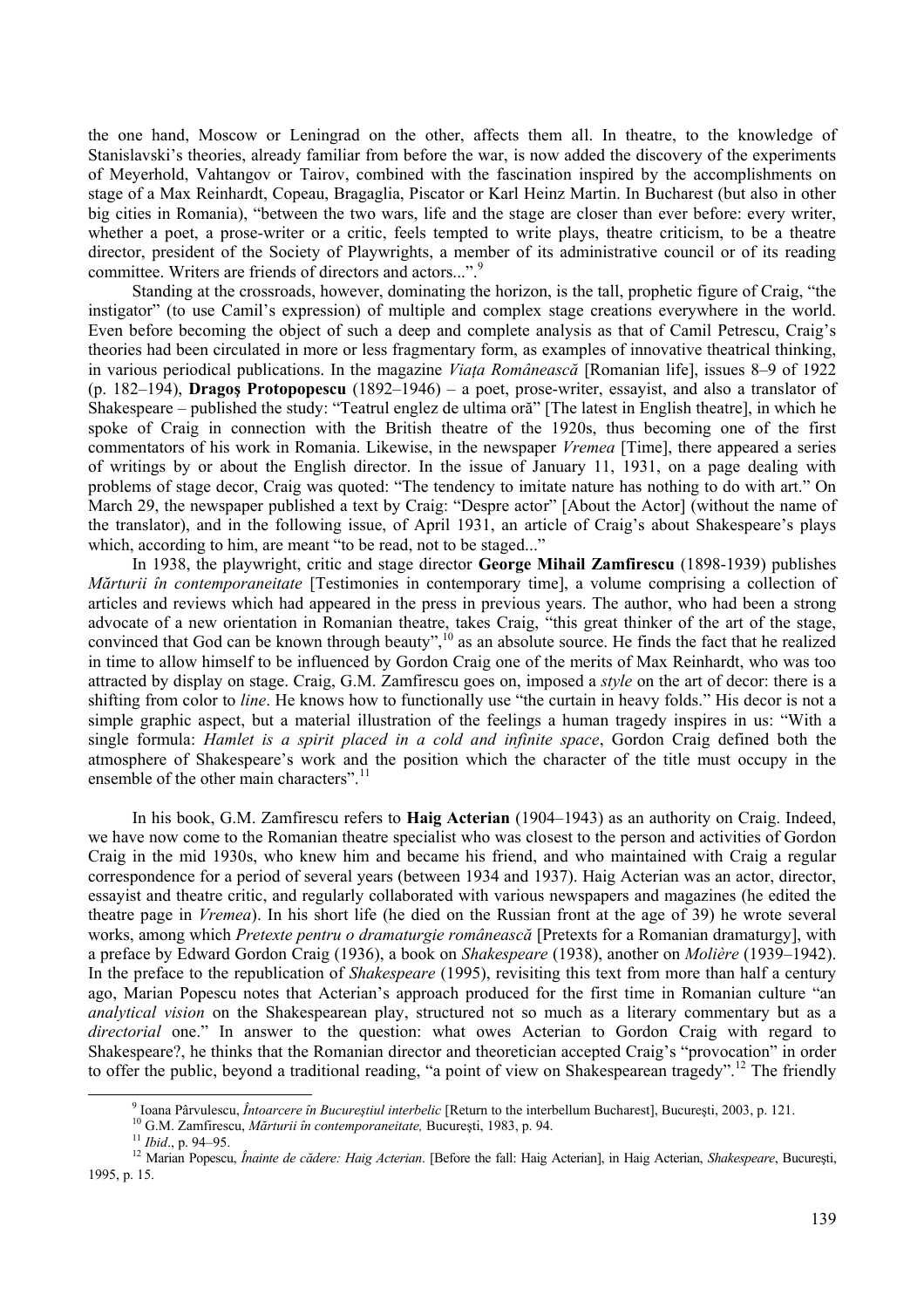relationship between Craig and Acterian, with its nuance of initiation from the master to the disciple, however, made itself felt differently, in a more direct and fresh manner, in the vital exchange of various letters: those of Acterian to his wife, the actress and director Marietta Sadova, those of Craig to Acterian, from Genoa and Paris. And, last but not least, in the pamphlet *Gordon Craig şi ideea în teatru* [Gordon Craig and the idea in theatre] (1936), a text conceived under the Italian sky, profound and delightful in its recreation of an atmosphere and in its "portrait in motion" of Craig.

Having gone on a study trip to Vienna and Berlin (1928–1930), Acterian then travels to Italy in 1934, with the intention of becoming initiated too in the art of film directing, and takes part in the prestigious international Volta Congress in Rome, held under the auspices of the Royal Academy. Thus he has the opportunity to come into direct contact with well-known personalities such as Pirandello, Marinetti, Yeats, D'Amico, Maeterlinck, Copeau, Gerhard Hauptmann, Gropius, Tairov, and Craig. The last two are his favorites: "I have the friendship of Gordon Craig and Tairov, the greatest of the congress attendants" (Letter of October 13, 1934).13 References to Craig become more and more frequent in Acterian's correspondence:

October 9, 1934. *The two of us took a walk together last evening, he with a glass in his hand, through the halls of the Farnesina and he showed me some beautiful corners of Peruzzi's fresco*. 14

October 12, 1934. *Gordon Craig is a unique example of humor and idealism; he burst out several times yesterday and today with a colossal force of British wit and intelligence*. 15

October 13, 1934. *The entire congress found him entertaining; and yet, his was the noblest spirit present. He is art from head to foot*. 16

November 7, 1934. *Craig has written me again. It is a tragic letter with many painful inflections*. 17 November 1934. *The Craig question (I can't give you the details, there are many) is a ball of intrigues on the part of those around the great one [Mussolini]… Craig is a man and an artist of the kind that is born only once in a millennium...* . 18

January 20, 1935. *Craig has written me again, inviting me to Genoa*. 19

February 1935. *Day before yesterday, I received Craig's 'Foreword' for 'Pretexts'. It is an answer of European value for universal theatre, of a unique liveliness and humor*. 20

1935. *I'm leaving for Genoa on February 18*. 21

[Genoa], February 27, 1935. ... *The grass along the path is like that around an abandoned house, ankle-high. You have to climb up a mountain road past several gardens... From above, inside the workroom, you can see the sea. The three upstairs rooms are full of books – six thousand – all about theatre. Each book is bound, covered, annotated, bundled up like a baby. Hundreds of incunabula, books of an unimaginable rarity, of which there may still be two or three in the world... I will never forget this afternoon. Like a child, he showed me all of them. Last evening I got home giddy from so many parchments, drawings, memories... He wants to pick out a thousand books for himself and sell the rest. With a brilliant simplicity and modesty, he told me that he wants to have a suit made for himself and leave Italy... He is so excited by masks (he has a few incredible Japanese ones) and Siamese puppets, drawings, etc. He told me: "It would be good to have 'On the Art of the Theatre' translated into Romanian too, but hurry up, it had better happen soon, before I die and have to miss out on this pleasure." He says everything so simply, and he is so calm at the thought of death... At five o'clock exactly, tea*. 22

On October 9, 1934, Haig writes to Marietta about Craig that "within one phrase he uses a French word, an Italian one, a German one, and two English. It's as if he were Werner Krauss in *Pygmalion*. He

- 
- 
- 
- 

<sup>&</sup>lt;sup>13</sup> Haig Acterian, *Dragoste și viată în lumea teatrului* [Love and life in the theatre world], editing, foreword and notes by Arşavir Acterian, Bucureşti, 1994, p. 119. The entire epistolary material is to be found at the Romanian Academy Library, at the Museum of Literature and at the Bucharest City Archives.<br>
<sup>14</sup> *Ibid.*, p. 17.<br>
<sup>15</sup> *Ibid.*, p. 119.<br>
<sup>16</sup> *Ibid.*, p. 120.<br>
<sup>17</sup> *Ibid.*, p. 125.<br>
<sup>18</sup> *Ibid.*, p. 129.<br>
<sup>19</sup> *Ibid.*, p. 140.<br>
<sup>20</sup> *Ibid.*, p. 150.<br>
<sup>21</sup>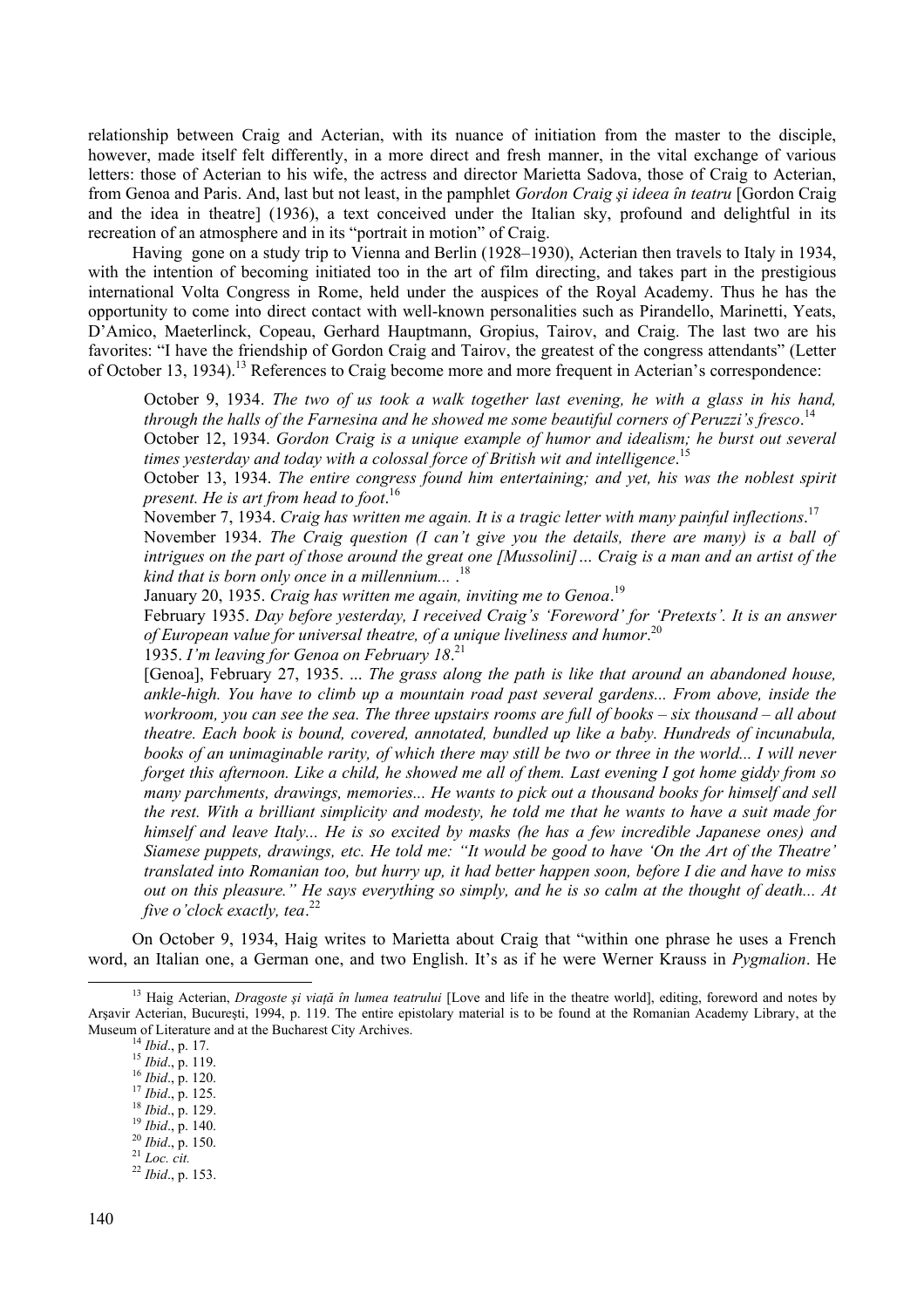climbs on chairs, he's absent-minded... He jumps up like a youngster and yet he is an old man of more than sixty. In his fine English silhouette, I see him as an Apollo in Isadora's arms."<sup>23</sup> The same (one could say) histrionic tendency is found again in Craig's letters: written in English, they are amusingly speckled with phrases, expressions or words in German, French and Italian.<sup>24</sup> The forms of address themselves vary from "Dear Monsieur Acterian" or "Dear Signor Acterian", to "Dear", "Caro", or "Liebe Acterian". "Merci" is, of course, followed by "grazie", "sehr gut" by "très bien" – graceful clowning, verbal pirouettes which illustrate the colloquial, rapid, relaxed tone of these letters. In their playful alternating, miming various linguistic worlds, however, they carry within them the mark of the continental destiny of this insular artist who went into self-imposed exile and, since 1904, lived in Germany, Italy and France. On January 15, 1935, he writes to Haig Acterian: "I DON'T believe in Spanish theatre or Russian theatre – or in Romanian, Italian, or Greek theatre. BUT I believe strongly in a theatre beyond the borders."25

At one point, Acterian characterizes Craig as "a superb bohemian, angry with England because it did not build him a theatre."<sup>26</sup> The search for a stable theatre location where he could try out new visions and new theatrical techniques is the reason for Craig's restless travels to Berlin or Moscow, in Holland, France or Italy: "theory in quest of practice," in the words of Irène Eynat-Confino, in her book on Craig.<sup>27</sup> In March 1934, finding himself in Rome, counting on the promises of Italian officials, he appeals to Acterian, who had just visited London: "I hope that you will know English to perfection, because if I come to work here, I hope to have you at my side.<sup>328</sup> On December 10, 1934, Haig, fascinated, writes down Craig's plans. The building: Le Corbusier. Housing: Gordon Craig. A troupe of young people. They begin in one village, move to another and, after a year of wanderings, in Rome. Repertory: Commedia dell'Arte. Craig again discusses this possible collaboration with him in January 1935: "Craig has written me again proposing that I assist him in the hard work which will be offered him in the Italian theatre. I answered him right away with enthusiasm and agreeing to do the work."29 But the project fails. (In the preface to Haig Acterian's *Scrieri despre teatru*  [Writings on theatre],<sup>30</sup> the critic Claudia Dimiu wonders "to what extent would Acterian's fate have been different if Edward Gordon Craig had been able to found and direct a theatre in Rome; we cannot know if, had Acterian become Craig's assistant, their relationship would have been perfect [...] It is not at all impossible that in the course of their collaboration, they would have had some serious disagreements…")

Craig, however, has an alternative in mind. He had already written to Acterian about it on February  $2<sup>nd</sup>$ : "I would very much like for us to discuss the possibility of visiting Romania, something you mentioned sometime back; or is my visit not possible now? I would be able to come around March-April, I think... if things could be arranged."31 On May 13, finding himself in Vienna, he brings up the subject again, more insistently: "What more suggestions have you got in connection with Romania... did you gather the necessary information? I hope so! If you have, does this mean that you can make a serious proposal? Please, don't hesitate, tell me – whatever it might be, but as clearly as possible...."<sup>32</sup> This project fails too. The leitmotif of a trip to Romania will persist for a time, however: "*Genoa, February 28, 1936.* The day too will come when I visit your capital... I hope you will have abundant snow on the ground and on the roofs – snow and folklore go together brilliantly – Wunderbar!!! nicht?"<sup>33</sup> The image of a Romania covered in snow, "under a white blanket", as in a Christmas tale, will be evoked by Craig again in January 1937. In the last letter of this epistolary cycle, sent from St. Germain-en-Laye, in the fall of 1937, Craig tells Acterian of his visit to the Romanian pavilion (probably at the International Exhibition in Paris) and declares himself

<sup>&</sup>lt;sup>23</sup> *Ibid.*, p. 117.<br><sup>24</sup> Craig's letters were translated into Romanian by Mihai Mîndra and Andrei Brezianu and published for the first time in the journal *Secolul 20*, nr. 6–7/1983, p. 95–138, under the title *Gordon Craig şi România. 47 scrisori inedite (1934–1937) către Haig Acterian* [Gordon Craig and Romania. 47 unpublished letters (1934–1937) to Haig Acterian]. The fragments quoted above come from this text. Original letters may be found in the Manuscript Collection of the Romanian Academy

<sup>&</sup>lt;sup>25</sup> Gordon Craig și România..., p. 112 (see note 24 above).<br><sup>26</sup> Haig Acterian, *Dragoste și viață..., p. 117.*<br><sup>27</sup> Irène Eynat-Confino, *Beyond the Mask. Gordon Craig, Movement and the Actor*, Carbondale and Edwardsvil Illinois University Press, 1987, p. 145.<br><sup>28</sup> Gordon Craig și România..., p. 119.<br><sup>29</sup> Haig Acterian, *Dragoste și viață...*, p. 140.<br><sup>30</sup> Haig Acterian, *Scrieri despre teatru*, editing, foreword and notes by Claudia Dim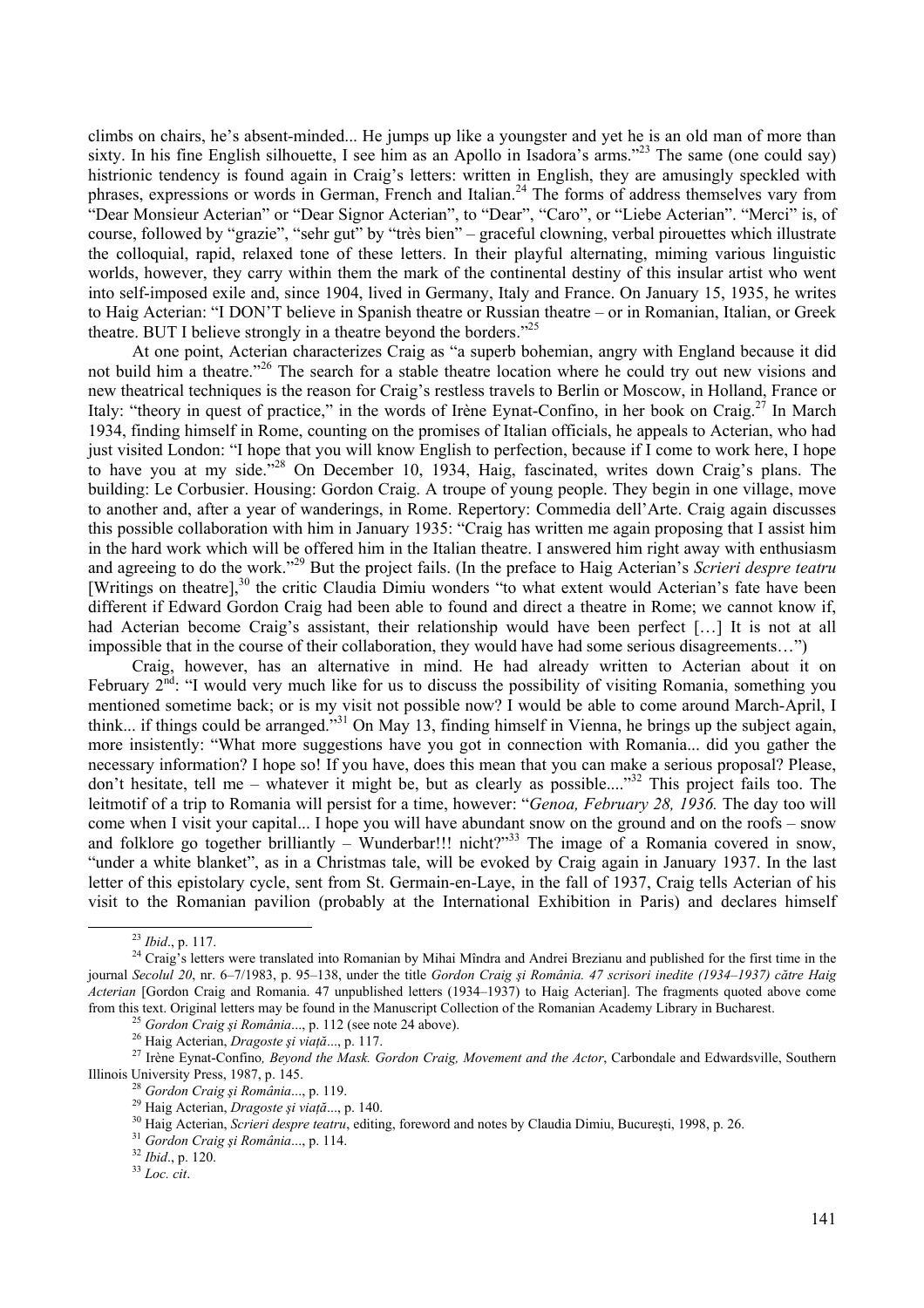"enchanted" by the style and content, and by the "theatre models," which he found good – "one very good." And he ends with a gesture and a salute: "I raise a glass for the Little Entente and for Romania, and next to them, for Haig Acterian."<sup>34</sup>

In 1936, a year after Haig's trip to Genoa, a small volume of 30 pages, *Gordon Craig şi ideea în teatru* [Gordon Craig and the idea in theatre], "with twelve reproductions," appeared at the Vremea Publishing House. It was divided into 4 chapters: 1. a small biographical introduction of Craig, which starts with the evocation of the maternal figure – Ellen Terry; 2. the construction of Craig's portrait, which begins with the tutelary figure of Henry Irving and continues with the narration of Acterian's visit to Genoa; 3. the telling of earlier episodes: the Volta Congress in Rome and the meeting with Craig; 4. a tentative conclusion which outlines Craig's theories: "the truths, paradoxes, images, movement (*movement*, which he repeats incessantly)" and ends with the Über-Marionette (an actor "who has discovered his soul," according to Acterian). There follows a list of Craig's publications, and finally, 12 illustrations: 3 photographs of Gordon Craig (one of him as a young man, one with Ellen Terry, and another with him aged, in profile) and 9 reproductions of various decor sketches. One could note – and it was noted – that in this micro-monograph, the important section on Craig's ideas in theatre remains rather summary and is reduced mainly to suggestions. The author himself felt this lack, but he justified it by pointing out the limited space allowed him by the publisher; he expresses the hope, however, that "the presentation in the present pamphlet will be a useful incentive for actors and directors to read the complete works."<sup>35</sup> Although it does not possess the coherence and rigor, the philosophical stance of the chapter devoted to Craig a year later by Camil Petrescu in *Modalitatea estetică a teatrului* [The modality of esthetics of theatre], Haig Acterian's text, written partially in Craig's presence, under the direct influence of this charismatic personality, has the value of a unique human document. It is living testimony, the reliving of an experience, the transmission of a moment: tramping through Rome next to Craig, the mugs of beer drunk at midnight in a beer garden near the Piazza Colonna, endless nocturnal digressions, then the hours, the days spent in the Genoan villa on the Costa Serretto, above the sea, in Craig's company, among old manuscripts, rare editions, masks, puppets, engraving tools... "they all appear to me as an unending journey in an unforgettable country."<sup>36</sup> Stranded on Prospero's island, the young disciple is seduced, enchanted by the spells of the master, whose "negativity and skepticism" are "just as constructive as his idealism"<sup>37</sup> and who can say to him, for example, unexpectedly: "I've believed and believe that God can be known through beauty."<sup>38</sup> Now, more than half a century since their publication, Acterian's stirring pages bring Craig's complete presence back for us: "Tall, slender, with white hair, a complex of youth and maturity fixed in unshakeable idealism, intransigent in art to the complete negation of himself, Craig lights his cigar and drops into his chair... He smokes. Sips tea. Eats sweets...<sup>"39</sup> Standing, he leafs through a volume of Shakespeare, first edition. He talks about Montaigne, about Shakespearean comedy, about Hamlet, who can pretend to be melancholic and at the same time "explode with joy".

Getting ready to go to Genoa, Haig wrote to Marietta: "I'm going to ignore all the beauty of the places around me just so I can stay with him. I won't go anywhere, I'll go to this library and talk with this man."<sup>40</sup> He sends the book to Craig, and the latter thanks him (on September 15, 1936): "for the honor your writing it brings me and for the pleasure of knowing that a number of wonderful *Romanians* will read it". And in the postscript he adds, with a touch of melancholy: "Write me now and then – so that I know *how you're doing*, write me *at least* once a month; otherwise you'll forget me."<sup>41</sup>

After 1937, their dialogue stops. The noise of history covers their voices. At the beginning of the 1940s, on the map of Europe, one of them finds himself in the occupied France, the other in Russia, on the Eastern front. But even in Georgia, in the midst of war, Acterian's interior demon doesn't give him peace. In one of his last letters, he describes how, with a group of his soldiers, he organized a collective show near the

<sup>&</sup>lt;sup>34</sup> Ibid., p. 131.<br><sup>35</sup> Haig Acterian, *Gordon Craig și ideea în teatru*, Vremea, MCMXXXVI, București [1936], p. 28, Note 13.<br><sup>36</sup> Ibid., p. 14.<br><sup>37</sup> Ibid., p. 14.<br><sup>38</sup> Ibid., p. 15–16.<br><sup>40</sup> Haig Acterian, *Dragoste și vi*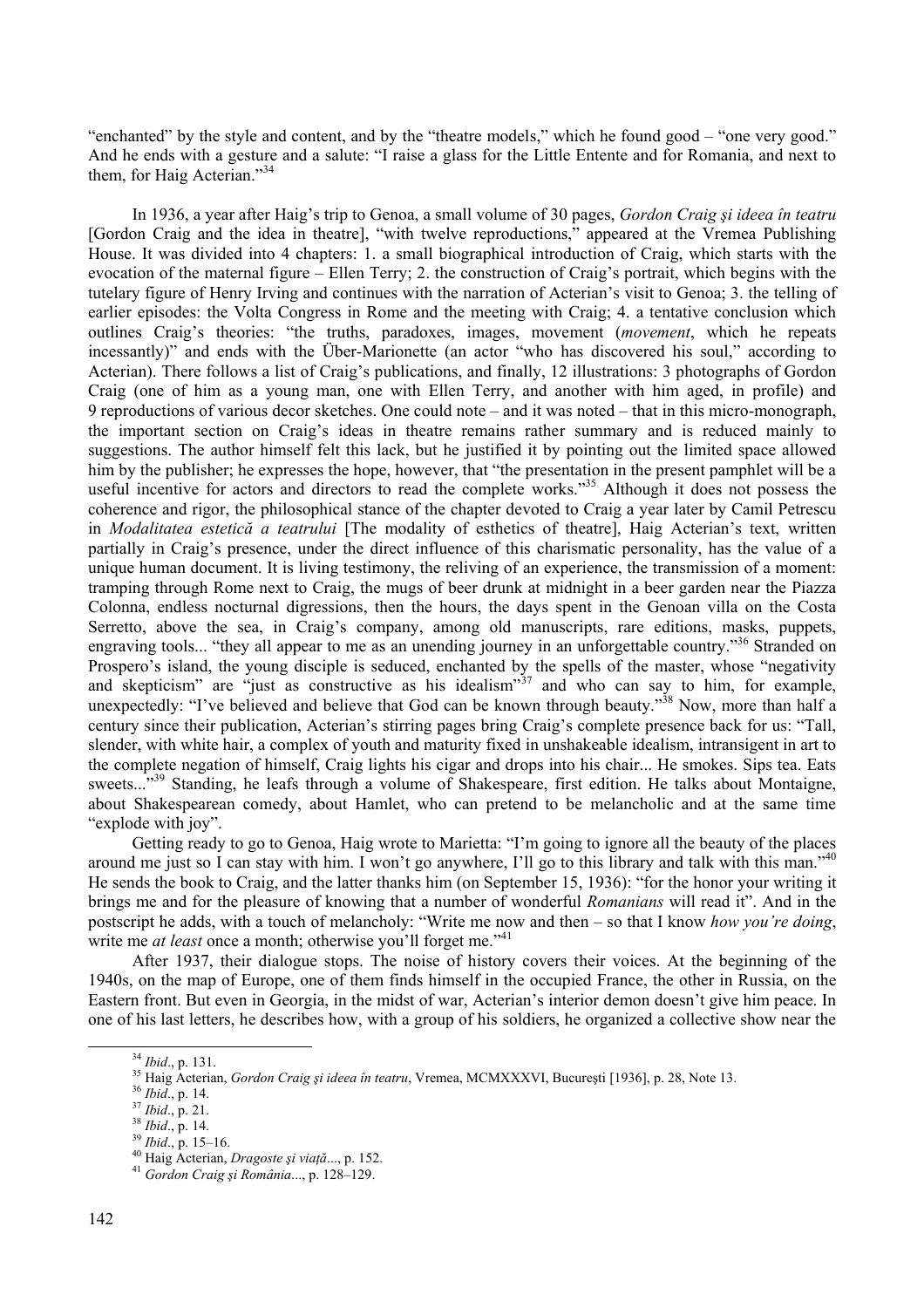sea, in a natural amphitheater "with which old Aeschylus would have been pleased". He falls in battle on August 8, 1943, in Cuban, 8 kilometers west of Krimskaia.

On the evening of February 27, 1946, in Bucharest, the première took place of one of the most discussed, admired, and contested performances in the history of Romanian theatre: *Macbeth* with masks, under the direction of **Ion Sava** (1900–1947). Though performed by actors of the National Theatre, the play had been put on in the hall of the "St. Sava" high-school. Two years earlier, on August 24, 1944, the building of the National Theatre, located in the center of the city, near the Royal Palace and next to the Telephone Palace, had been destroyed by German air strike. Here, too, History had left its mark.

Originally meant for school festivities, the "St. Sava" hall had to be rearranged to meet the minimal needs of a professional theatre: the shape of the stage was modified to make it deeper, the technical apparatus enriched (several projectors had to be pulled out and recuperated from beneath the rubble of the theatre). In these conditions, the director opted for a functional scenography, of suggestion, with simple lines, starting from a primary spatial idea which could be adapted to all situations in the tragedy: a base frame in the shape of a pyramid – an obvious metaphor for Macbeth's ascendance toward the pinnacle, toward Power. Outsized, the actors walked in buskins and wore masks that, like medieval helmets, covered their heads completely. The masks had been made by a sculptor, following Sava's sketches and moldings. Conceived as large faces coming from a nightmarish world, they placed on each character a grotesque, distorted, malevolent stamp (not coincidently, among the director's favorite painters were Brueghel, Goya, James Ensor...). In explaining his choice to stage Shakespeare's tragedy this way, Ion Sava used several arguments: first the director's *inspiration*, the generative idea of *style* in the performance; second, the legendary character of the events evoked; then, "the richness of the world of sorcery", the practice of black magic, spectral apparitions which give the play "a fantastic, strange, supernatural dimension"; finally, the characters in *Macbeth* are not people, they are personifications of instincts, "pulled by magic strings in a bizarre game of destiny, with previously determined, fixed, personalities, therefore *puppets*."<sup>42</sup> In his various comments on this staging – which appeared in the press either before the first night, beginning in the fall of 1945, in order to "prepare" the audience, or afterward, in 1947, in order to clarify certain misunderstandings – Sava referred several times to Craig (making use of the French version of 1920: *L'art du théâtre*, Paris, N.R.F., also quoted by Camil Petrescu, probably the only version circulating in those years among Romanian intellectuals and artists). In his book, Craig had stated as a principle: "The mask is the only right medium of portraying the expressions of the soul as shown through the expressions of the face."43 In his own text, as a practitioner of the stage and of work with actors, Sava takes up and develops this idea in total adherence to Craig: "The masks with which Macbeth will be staged, created by me, are no more than the dynamic expression, to the maximum degree of tension, of the respective character. They are more alive for the character than the human face of the actor because, moved, they do not evolve except around the fundamental expression. The human face, not evoking the type, and subject to infinite muscular spasms, would be unable to isolate the basic idea, would be unable  $-$  if it could isolate it  $-$  to focus constantly on it, and would be unable to eliminate from around it foreign, parasitical expressions."44

In the tumult caused by Sava's "*Macbeth* with masks", the name of Craig was invoked repeatedly by one critic or another, both for and against, in order to combat Sava or to support him. Thus, if we read in one of the negative reviews: "*Macbeth* with masks is not, in any case, an original idea of Mr. Sava's. The first to think it was Gordon Craig..."45, in another it is stated approvingly that the director adopted "an approach, we think, in Craig style", starting from "Gordon Craig's ideal of the actor as Über-Marionette."46

42 Ion Sava, *Regizorul despre spectacolul său* [The director about his production], in Virgil Petrovici: *Macbeth cu măşti*.

<sup>&</sup>lt;sup>43</sup> Gordon Craig, *On the Art of the Theatre*, Heinemann, London, 1968, p. 13.<br><sup>44</sup> Regizorul despre spectacolul său, in Virgil Petrovici, *op. cit.*, p. 167. It is interesting to compare this text with Irène Eynat-Confino's commentary in the volume *Beyond the mask. Gordon Craig, Movement and the Actor*, cited above at Note 27: "The mask is, however, a deceptive vehicle: it enhances illusion while it destroys it, and by doing so it enforces the symbolic aspect of the performance; in other words, the mask is both the cover and the sign of empirical reality. It is part of the aesthetic game, while it is also a constant aside to the audience, an essential factor of distancing. For the actor, the mask is the sign of the identity of the Other..." (p. 80). 45 *Spectacolul văzut de*...[The performance seen by…], in Virgil Petrovici, *op. cit*., p. 203. 46 *Ibid*., p. 208.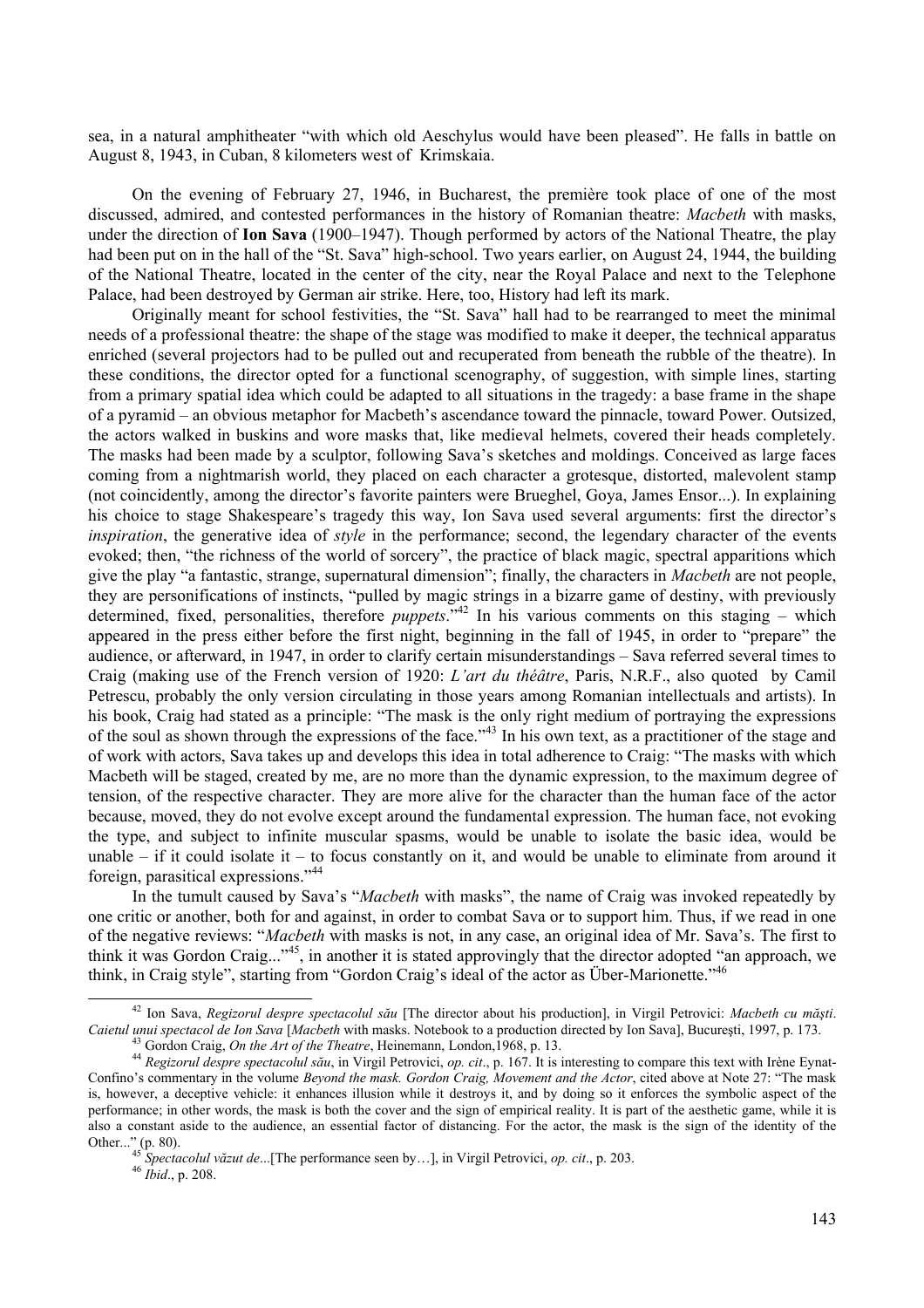In the spring of 1947, in reply to both his admirers and adversaries, Sava bluntly claimed again responsibility for the concept and the performance, sometimes with a prophetic tone, aiming at future developments: "The masks will cover the actors' faces, dynamic masks, created with the aid of modern technical advancements; these masks will thus become works of art and will mark a new step toward Gordon Craig's *Über-Marionette*."47 Although appreciated by many as an exceptional performance, marking a crossroads in Romanian theatre, received with enthusiasm and fervor by a great part of the intelligentsia, *Macbeth* with masks – staged despite so many material obstacles, with such spiritual devotion from the director, the actors, and the stage craftsmen – was only performed 21 times. The theatre audience in Bucharest, in the years after the war, was not very familiar with experiments and desired above all to be entertained; traditional, light theatre was preferred over stage innovations. After Sava's premature death, *Macbeth'*s traces disappeared into various archives, which in turn were themselves scattered by natural disasters (earthquake) or historical disturbances (Romania joining the ranks of satellite states of the Soviet Union).

The posthumous fame of the performance more than compensated for its pseudo-failure at the time. Numerous researchers and specialists in theatre later examined his fugitive stage masterpiece. From among Sava's other projects or productions, I cite: *The Merchant of Venice*, 1934; *Hamlet*, 1937; Pirandello's *Six Characters in Search of an Author*, 1938; *The Tidings brought to Mary* by Claudel, 1939; Cocteau's *The Human Voice*, 1940; *Our Town* by Thornton Wilder, 1940, etc. There have been discussions of Sava's "space of theatrical poetry", haunted, according to his own definition, "by a caricatural and tragic vision of existence,<sup> $348$ </sup> a vision which marked alike his work as a plastic artist, as a playwright, and as a theatre director. *Macbeth* with masks has its source too in this tendency toward the tragic grotesque. "Of course, Craig's theoretical recommendations are visible here with regard to the staging of this play and, in general, with regard to the importance of using masks in the personification of the instincts of tragedy. But here for the first time these suggestions are put into practice, through Sava's staging, and not only because this director is aware of the multiple possibilities of artistic expression inherent in such a vision, but, more importantly, because this kind of theatre has grafted itself onto a receptive psychological structure, onto a personal philosophy of existence and art."49 In fact here our attention is drawn to the application, the living of a theory at a far greater depth, the infiltration of Craig's ideas beyond the level of speech, into the creative structures themselves inside the director, into the hidden layers where future images of drama germinate.

Among the objections made against Sava's masks was the (apparent) lack of stylistic unity. They bring to mind, variously, El Greco and Dürer, Goya and Modigliani, and even Walt Disney! – said the commentators. But one of them, the critic and art historian Petru Comarnescu, claimed a local model too: wake masks used by peasants in Nereju, a village in the Vrancea Mountains (southern Carpathians). There, in keeping with ancient funerary rituals, a group of masked individuals gather at a wake around the dead man laid out on the bier, improvising short scenes and farces before family and friends; thus, they spend with the deceased his last night on earth. Identifying a Romanian archetype in Sava's masks, Comarnescu went even further, stating: "Ion Sava did in part what Brancusi did in sculpture: drawing upon our primitive, telluric, instinctive base, which is still very much alive in our villages."50 Sava's masks in *Macbeth* therefore appear to invoke a possible ancestral dimension. Regardless of their stylistic variety, they derive, according to Ion Cazaban, from a consequent directorial idea, from a desire for "integration," for the suppression of the distance between characters, between the dead and the living, between human beings, supernatural beings and ghosts, thus achieving, by means of masks, "a unity of stage method."<sup>51</sup>

This peasant substratum interested Craig too, as a component of the Shakespearean universe, a zone of lyric and comic interference. This is what he said to Acterian in that unforgettable dialog in Genoa: "... I'd like a fresh country like yours, with little churches, great forests, and peasants. The countries in the West have no peasants. In England so many customs have been lost [...] English peasants who speak little, think much, who, quiet and grave, love the sun, grass, and English paths, they are the ones who move in Shakespeare's comedy [...] Humor is born from the grave appearance of people, from the seriousness with

<sup>&</sup>lt;sup>47</sup> Regizorul despre spectacolul său, in Virgil Petrovici, op. cit., p. 169.<br><sup>48</sup> Apud Letiția Gîtză, Ion Sava, in Istoria teatrului în România, Vol. III..., p. 299.<br><sup>49</sup> Ibid., p. 300.<br><sup>50</sup> Spectacolul văzut de: Petru C famous theatre director (*Ion Sava*, Foreword by Tudor Arghezi, Bucureşti, 1966). 51 Spectacolul văzut de: Ion Cazaban, in Virgil Petrovici, *op. cit.*, p. 201.